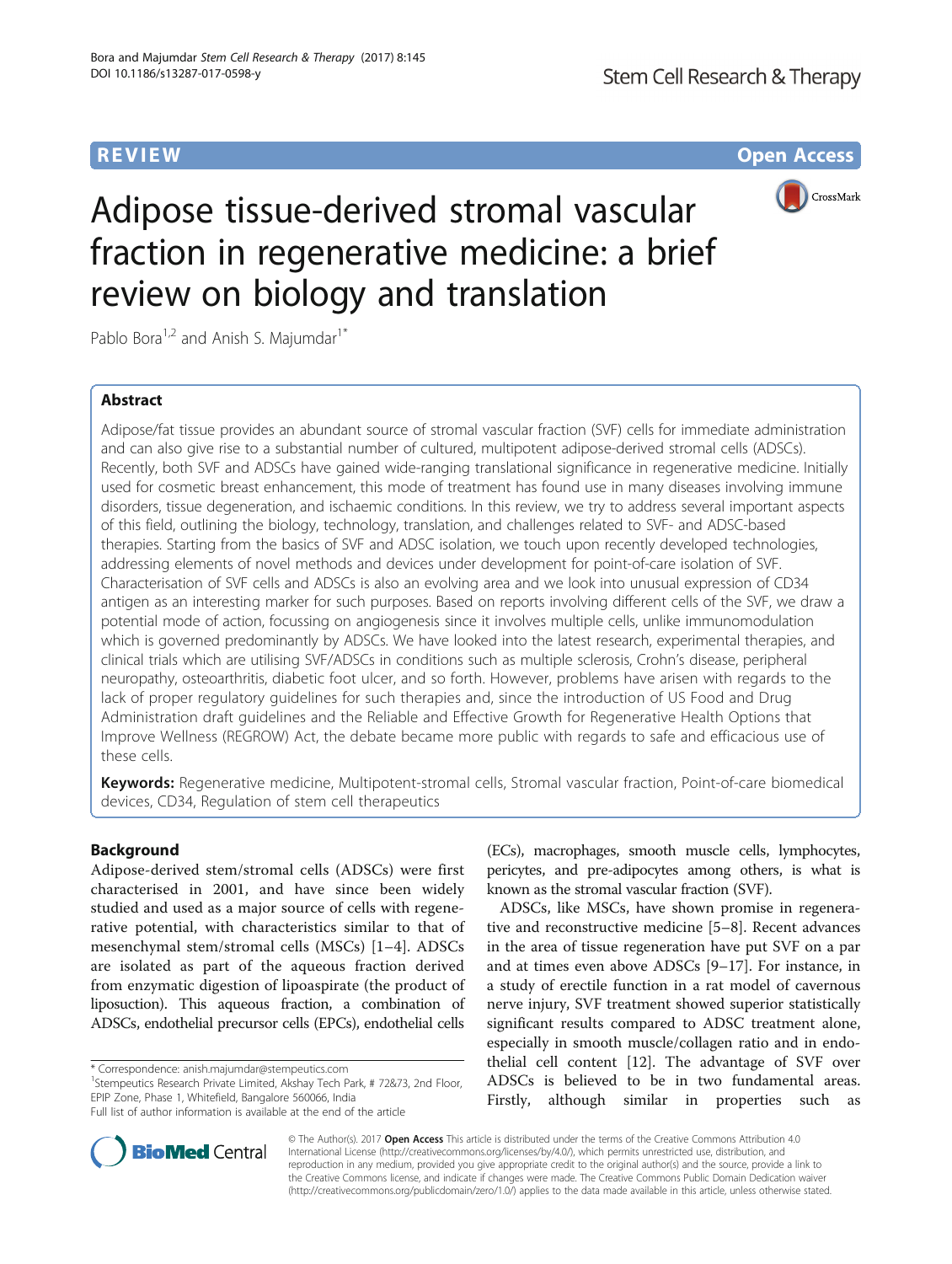immunomodulation, anti-inflammatory, angiogenesis, and so forth, the distinctive, heterogeneous cellular composition of SVF may be responsible for the better therapeutic outcome observed in comparative animal studies [[9](#page-7-0)–[12\]](#page-7-0). Secondly, unlike ADSCs, SVF is much more easily acquired, without the need for any cell separation or culturing conditions. Thus, the therapeutic cellular product is instantaneously obtained and has minimal contact with reagents making it comparatively safer and subject to the fulfilment of lesser regulatory criteria. It should be noted that, whereas ADSCs find utility in both allogeneic and autologous treatments, SVF, owing to the presence of various cell types known to cause immunological rejection, is suitable for autologous treatments only.

Although almost all ADSCs are derived from the white adipose tissue (WAT), as covered in this review, the identification of progenitor cells in brown adipose tissue (BAT) of adult humans is fascinating and worth a mention [[18](#page-7-0), [19\]](#page-7-0). Termed as BADSCs (brown adipose-derived stem cells), these have been isolated from BAT deposits present in relatively inaccessible regions such as the mediastinum, and are capable of differentiating to metabolically active BA cells with differences in surface antigen expression as compared to WAT-originating ADSCs [[18](#page-7-0)]. Current understanding of WAT and BAT define these cells with distinct functionalities, and thus translational avenues for ADSCs from either source should be compared to identify specific therapeutic targets and potential advantage of one over the other. Understanding of the molecular mechanisms behind either cell fate and the possibility of interconversion are interesting avenues of research with basic and translational implications [[20](#page-7-0), [21\]](#page-7-0).

Despite the potential of SVF in regenerative medicine there are challenges to overcome. First is isolation of SVF, which needs a specialised infrastructure such as a clean room facility, equipment, reagents, and technical capabilities. These conditions limit the reach of SVF to only major hospitals in tier 1/2 cities, especially in a country such as India. In this regard, the up and coming point-of-care biomedical devices which can take lipoaspirate as their input and produce sterile, injectable SVF as output will be beneficial. Secondly, the method of isolating SVF is a vital roadblock in the approved use of SVF for therapeutic applications. Digestion of lipoaspirate is achieved by collagenase, and the presence of collagenase in the injectable product does not bode well with regulatory authorities such as the US Food and Drug Administration (FDA) [\[3\]](#page-7-0). Consequently, alternative methods are being explored with some encouraging outcomes [[22](#page-7-0)–[25\]](#page-8-0). Finally, characterisation of the regenerative cells of SVF has not reached a wide consensus. Organisations such as the International Federation for Adipose Therapeutics and Science (IFATS) and the International Society of Cellular Therapy (ISCT) have been updating the

surface antigen-based definition of SVF cells, where CD34 antigen, primarily associated with haematopoietic stem cells (HSCs), became an important marker of regenerative, MSC-like cells of the SVF [\[1,](#page-7-0) [26](#page-8-0), [27](#page-8-0)].

In this review, using the broader topics of isolation and characterisation of SVF, we will touch upon some of the challenges and innovations in the field and comment upon the future of SVF.

# Isolation of SVF

# Enzymatic isolation of SVF

The most widely used technique for the isolation of SVF from lipoaspirate is by digestion of the fatty portion of the lipoaspirate with collagenase, separating the contents into two distinct phases: the floating mature adipocytes fraction, and the cellular components of interest in the lower aqueous fraction [\[17,](#page-7-0) [28\]](#page-8-0). This separation can be enhanced by centrifugation; nevertheless, comparable separation can be achieved by gravity-based phase separation and filtration [[29](#page-8-0)]. Although centrifugation is more efficient, it will also pellet down all the cells present, while filtration can be designed to capture only the important cell types based on size, thus enriching the specific cellular cocktail.

Centrifugation of the aqueous fraction yields a reddish pellet which contains SVF cells. Erythrocytes, a major contaminant present in the SVF pellet, can be lysed to isolate a purer population of ADSCs and/or SVF cells if intended for in vitro expansion [\[7](#page-7-0), [30\]](#page-8-0).

#### Non-enzymatic isolation of SVF

In view of the regulatory questions relating to enzymatic isolation, it is important to look into alternative methods for isolating SVF and compare these with the conventional methods [\[3](#page-7-0), [24, 25](#page-8-0)]. Most of these techniques involve mechanical agitation which breaks down the adipose tissue and releases the stromal cells. As expected, the cellular yield from mechanical procedures are much lower compared to enzymatic methods, as cells of the adipose tissue tightly bound by collagen will not be easily released by mechanical action alone [\[24](#page-8-0)].

A novel method of mechanical agitation was recently defined by Tonnard et al. [\[23](#page-7-0)]. The injectable product, termed as "nanofat", was obtained by emulsification and filtration of the lipoaspirate. Although termed as nanofat grafting, in effect no viable adipose cells survived the emulsification process, but the graft was rich in CD34<sup>+</sup> ADSCs. The efficacy and properties of nanofat have been demonstrated in multiple case studies related to skin rejuvenation, scar healing, skin grafting for wound management, and treating vulvar lichen sclerosus (VLS), a chronic inflammatory disease of the anogenital area, and also by standard ADSC-related phenotypic and differentiation studies [[23](#page-7-0), [31](#page-8-0), [32\]](#page-8-0). Owing to the simplicity of the technique, it might be amenable to scaling up by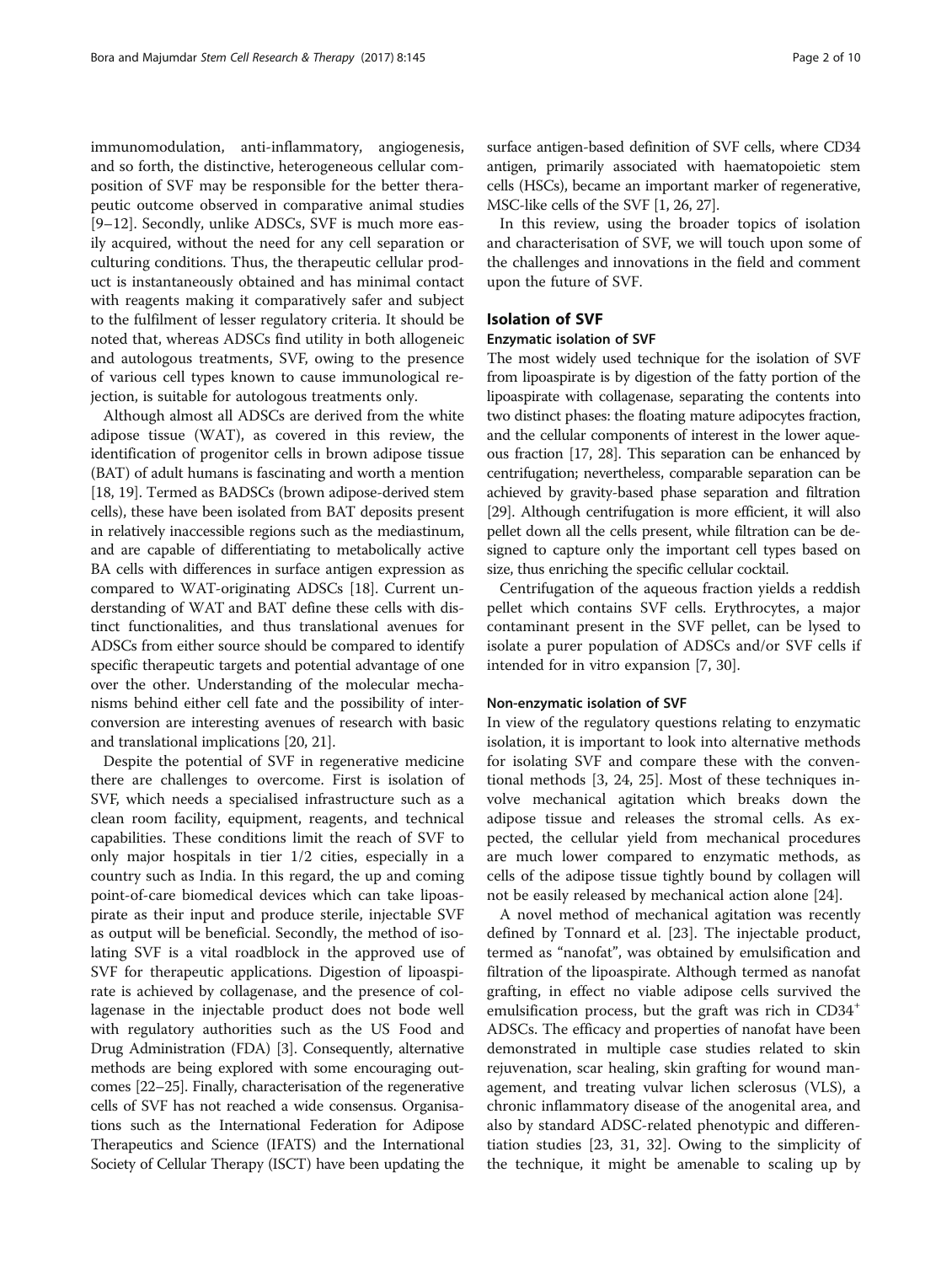simply using the desired volume of syringe and/or using multiple syringes as required.

The effect of the emulsification process on other cells of interest, normally found in enzymatically processed SVF, remains to be seen. Combining such techniques with centrifugation or filtration can yield products highly concentrated with ADSCs, thus eliminating enzymatic digestion, reducing process time, cost, and respective regulatory constraints.

# Automated devices for point-of-care isolation of SVF

The infrastructure, expertise, and consumables required for the conventional method of SVF isolation is not commonplace in most health-care facilities. Cosmetic surgery, being at the upper-end of medical expenditure, is the largest consumer of SVF and related products, but the actual scope is much wider [\[3](#page-7-0)]. Thus, it is unfortunate that the benefits of this very simple technology have not reached full potential. This gap can be overcome by automated, point-of-care biomedical devices, which can produce injectable SVF from lipoaspirate.

Such developments have been underway for quite some time, although mostly still in trial stages, with Cytori's (San Diego, USA) Celution® being the first system [\[33](#page-8-0)]. Currently, about 30 different automated and semi-automated systems are under development [\[22](#page-7-0)]. The technologies and methodologies used vary, with most opting for the tried and tested enzymatic process. Stempeutics (Bangalore, India) has developed one such system, Stempeutron™, the proof-of-concept of which was reported in SundarRaj et al. [\[29](#page-8-0)]. Stempeutron™ uses the more efficient and conventional enzymatic digestion method and gravity-enabled separation of fatty and aqueous fraction followed by filtration of the aqueous fraction to achieve SVF isolation and concentration.

Since Stempeutron™ uses filtration we wanted to know the physical dimensions of SVF cells. As such, a list of cell sizes was not found while searching through the literature for this review and we resorted to mining for individual ments. Table 1 summarises available cell diameter information accumulated from various reports [[34](#page-8-0)–[45](#page-8-0)]. The filtration system in Stempeutron™ is capable of capturing the majority of the therapeutically important cell types (Table 1) [[3,](#page-7-0) [29](#page-8-0)]. Future developments might enable size-based enrichment of specific cellular populations, targeted towards specific diseases.

# Characterisation of SVF

Criteria for characterising the cellular contents of SVF using surface antigen (cluster of differentiation (CD)) combinations is an evolving area of research as, within certain generally accepted norms, it differs between laboratories. A list of commonly used positive and negative markers identifying different cellular populations of SVF is provided in Table 1 [[1,](#page-7-0) [26, 29\]](#page-8-0). Considering the variables present in isolation of SVF, such as the age of the patient, downstream processing, and so forth, the diversity observed between samples is quite understandable. However, if there is a relationship between the different ratios of cellular components present in SVF with its efficacy towards specific ailments, one might be able to come up with an optimum composition corresponding to the highest therapeutic efficacy. Traktuev et al. demonstrated that certain factors produced by ADSCs such as vascular endothelial growth factor (VEGF) help in migration, and that better survival of EPCs and correspondingly platelet-derived growth factors (PDGF)-BB produced by EPCs enable ADSCs to proliferate and migrate [[46, 47\]](#page-8-0). They also provide proof of physical interaction between ADSCs and ECs in which ECs form a stable tubular, vasculature-like structure with support from ADSCs, both in vitro and in vivo [[47\]](#page-8-0). This information along with some other articles has been used to draw up a schematic in Fig. [1](#page-3-0) for the action of SVF, focussing on the interaction between ADSCs and EPCs [[46](#page-8-0)–[49](#page-8-0)].

Table 1 Important components of SVF, respective sizes, and surface markers

| Cell types of the SVF | Cell size range [in µm]*                                      | Molecular markers <sup>#</sup> [1, 26, 29] |                   |
|-----------------------|---------------------------------------------------------------|--------------------------------------------|-------------------|
|                       |                                                               | Positive                                   | Negative          |
| ADSC                  | $\sim$ 10-25 µm and reported up to 200+ µm in culture [34-36] | CD34, CD73, CD13, CD90, CD105, CD29        | CD31, CD45, CD144 |
| EPC                   | $\sim$ 7–8 µm (smallest defined) [37]                         | CD34, CD31, CD133, CD146                   | CD45              |
| EC                    | $~10-30$ µm [38]                                              | CD31, FVIII                                | CD34              |
| T regulatory cells    | $\sim$ 7-12 µm [39, 40]                                       | CD4, CD25, Foxp3, CD8                      |                   |
| Macrophages           | $\sim$ 20 µm [41]                                             | CD45, CD14, CD34, CD206                    |                   |
| Smooth muscle cells   | $\sim$ 3-20 µm in width and 20-500 µm in length [42, 43]      | Smooth muscle actin (SMA)                  |                   |
| Pericytes             | Up to $\sim$ 70 µm in length [44]                             | CD146, CD90, CD73, CD44, CD29, CD13        | CD34, CD45, CD56  |
| Pre-adipocytes        | $\sim$ 10 µm [45]                                             | CD34                                       | CD45, CD31, CD146 |

\*Diameter; unless mentioned otherwise

The Table captures the approximate range of cell sizes as reported in different studies [[34](#page-8-0)–[45](#page-8-0)] and provides an overview of surface antigens for the respective cell type [\[1](#page-7-0), [26](#page-8-0), [29](#page-8-0)]. # Includes surface or CD markers, cytoplasmic and nuclear factors

ADSC adipose-derived stem/stromal cells, EC endothelial cells, EPC endothelial precursor cells, SVF stromal vascular fraction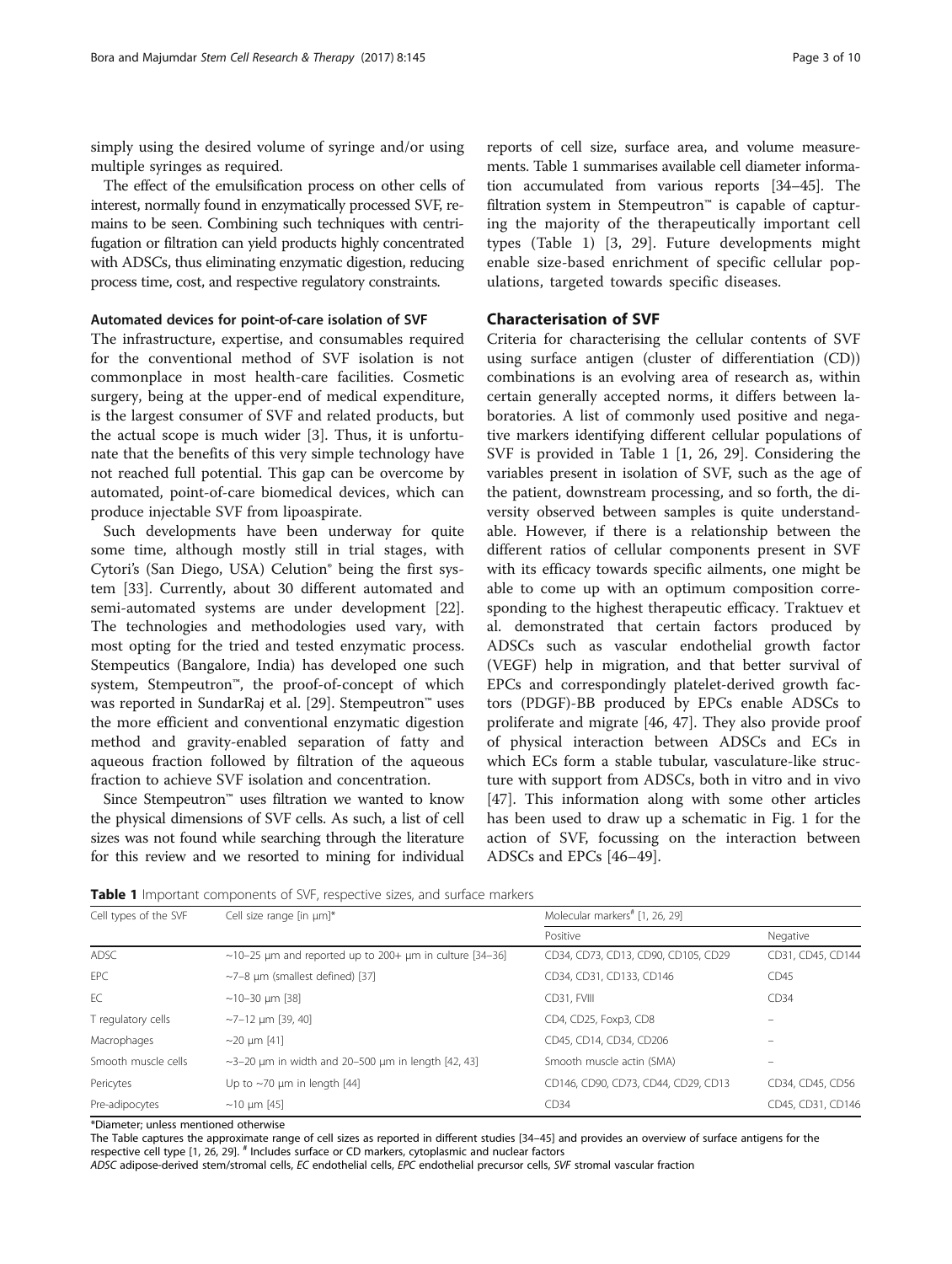<span id="page-3-0"></span>

progenitor cell, GF growth factor, IGF-1 insulin-like growth factor-1, MMP matrix metalloproteinase, PDGF platelet-derived growth factor, RBC red blood cell, SVF stromal vascular fraction, VEGF vascular endothelial growth factor

ADSCs in SVF are currently defined to be positive for classical MSC markers such as CD73 and CD90, and express CD34 but not the pan-haematopoietic lineage

marker CD45. CD34 is expressed by progenitors of haematopoietic and endothelial lineages as well, and in ADSCs it is expressed transiently up to about 8–12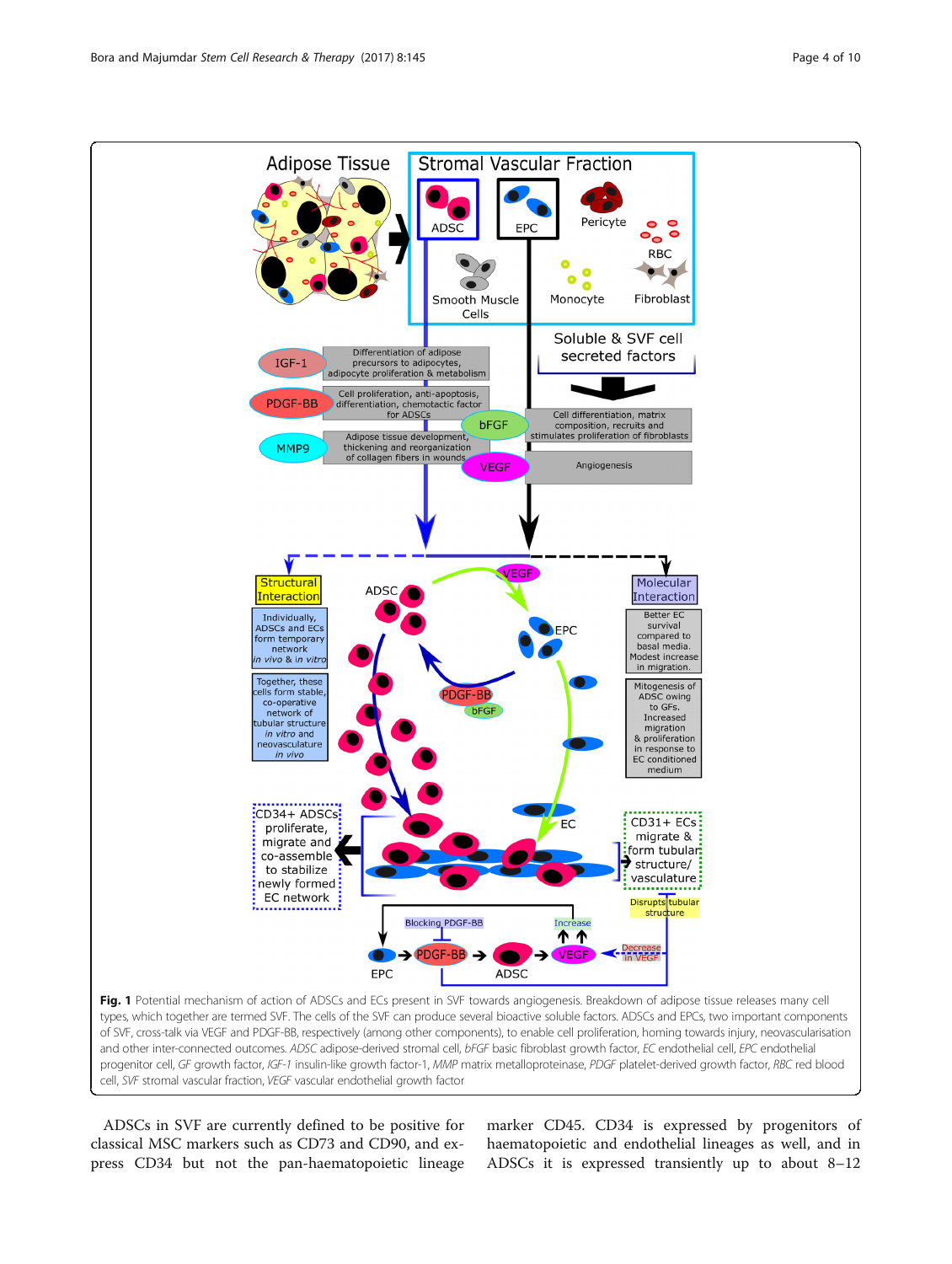population doublings in culture [[1\]](#page-7-0).The case of CD34 is interesting since it is still largely considered to be a marker for HSCs owing to its historical association with the enrichment of such cells for bone marrow and umbilical cord blood transplantation. Even the pericytic theory related to MSCs and ADSCs has two sides [\[50](#page-8-0)]; whereas Crisen et al. attribute CD34– pericytes to be the progenitors of such stromal cells [\[51\]](#page-8-0), Traktuev et al. demonstrated a CD34<sup>+</sup> pericytic identity for ADSCs [[46\]](#page-8-0). Maumus et al. tried to investigate this further but found that native CD34<sup>+</sup> ADSCs did not exhibit in vivo pericytic markers, but they were rather observed over the course of the culture process [\[52](#page-8-0)]. Our data also show that both manually isolated and Stempeutron™-isolated SVF contains a CD146<sup>+</sup> pericytic population that are mostly (>90%) CD34– [\[29](#page-8-0)], suggesting that freshly isolated SVF contains a pericytic population devoid of expressing both CD34 and CD31 markers. Whether the  $CD146<sup>+</sup>$  cells observed within the SVF population subsequently become CD34+ ADSCs remains to be determined. Considerable evidence also exists in favour of CD34 expression in bone marrow-derived MSCs (BMMSCs), especially in the early stages of BMMSC research which included data on the disappearance of CD34 upon culturing [[53\]](#page-8-0). Many aspects of this puzzle are yet to be solved, but it is probable that CD34 marks different progenitor cell types such as different MSCs and vascular endothelial progenitor cells.

In the course of preparing this review, it was also observed that reports of ADSC function and physiology in vitro is minimal and in vivo and/or in the native state is rare and in need of further investigation. Table 2 summarises the observations about the characteristics of ADSCs in situ, in vivo, and in vitro that has been discussed within the review [[1,](#page-7-0) [34](#page-8-0)–[36](#page-8-0), [46](#page-8-0), [47](#page-8-0), [52\]](#page-8-0).

### The curious case of CD34

ADSC research, being predominantly carried out using culture-expanded cells, has led to rather recent acceptance of CD34 as a marker for freshly isolated and native ADSCs. Thus, there remain interesting aspects of CD34 biology to be explored and understood. Firstly, CD34 expression has been associated with "stemness" in various systems including human ADSCs. A report by Suga et al. implied association of CD34 expression with naivety, angiogenic gene expression, and greater replicative capacity [\[54\]](#page-8-0). Similar to HSCs, reversal of CD34 expression has also been observed in MSCs with a change in culture conditions, thus hinting that CD34 expression might be reversible [[53, 54](#page-8-0)]. Maumus et al. demonstrated an inverse relationship between CD34 expression and in vitro expansion of ADSCs and provided evidence for CD34 being a niche-specific marker of human ADSCs [[52](#page-8-0)]. Interestingly, they commented on the morphological features of ADSCs in vivo, that is having up to 80-μm long protrusions, capable of forming networks surrounding mature adipocytes; however, the scientific and anatomical reason for these structural features are poorly understood. Taking these into account has led to speculation that CD34 is a physiological niche-specific marker of immature/early progenitor cells which is lost in in-vitro conditions [\[52](#page-8-0)–[56](#page-8-0)]. Scherberich et al. review CD34 biology in general and with regards to ADSCs in detail [\[56\]](#page-8-0).

The second interesting aspect is the relationship between CD34 and hypoxia. Since CD34 might be a niche-specific marker of progenitors, it can be speculated that hypoxic conditions might have something to do with its expression. Hypoxia is related to maintenance of adult stem cells such as those in bone marrow and neural stem cells [\[57\]](#page-8-0). In MSCs, and also recently in ADSCs, hypoxic pre-conditioning/culturing has shown improved results with regards to proliferation, retention of transplant, angiogenesis, and modulation of angiogenic factors such as VEGF and interleukin (IL)-6, homing, and mobilisation-related characteristics of MSCs/ ADSCs, and so forth [\[58](#page-8-0)–[63](#page-8-0)]. It is important to note that the ADSC study specifically selected for CD34– cells to begin with and subsequently did not find any significant expression of CD34 in their hypoxically cultured cells [[63](#page-8-0)]. On the other hand, there was a study which speculated that the CD34 gene might be transcriptionally regulated by hypoxia inducible factor 1 (HIF1). The researchers

Table 2 Overview of characteristics of native and culture expanded ADSCs

| Factors                    | Native ADSCs [52]                                                                              | Culture-expanded ADSCs [1, 34-36, 46, 47, 52]                                                                                                                       |
|----------------------------|------------------------------------------------------------------------------------------------|---------------------------------------------------------------------------------------------------------------------------------------------------------------------|
| Cell surface markers       | CD34, CD73, CD90, CD13                                                                         | CD73, CD90, CD13; (CD34 expression decreases<br>and ceases with in vitro expansion)                                                                                 |
| Morphology                 | Branched, with up to 80-um long protrusions<br>forming a network surrounding mature adipocytes | Typical elongated, stromal cell shape, ~10-25 µm<br>and reported to go up to $200 + \mu m$                                                                          |
| Location                   | Both perivascular and stromal positions in situ                                                | Not applicable                                                                                                                                                      |
| Functional characteristics | • Support adipose tissue growth.<br>• Might differentiate to form mature adipocytes            | • Facilitate and/or participate in angiogenesis.<br>· Potential for differentiation to adipo-, osteo-,<br>and chondrogenic lineages. • Immunomodulatory properties. |

This table summarises important characteristics and differences between native and culture expanded ADSCs [\[1](#page-7-0), [34](#page-8-0)–[36](#page-8-0), [46,](#page-8-0) [47,](#page-8-0) [52](#page-8-0)] ADSC adipose-derived stem/stromal cell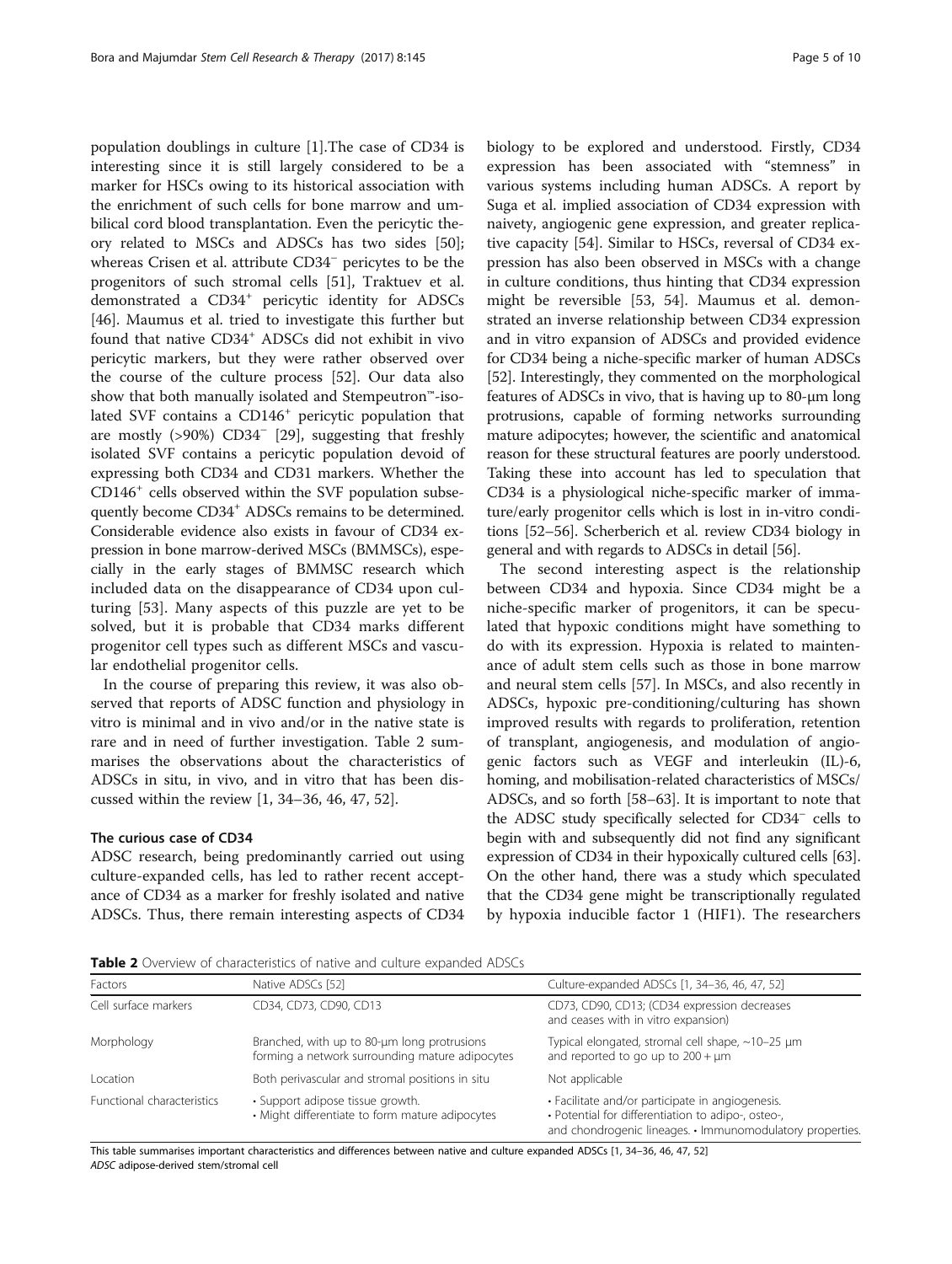observed that the concentration of oxygen in culture not only influenced the expression of CD34 but also that better maintenance of the antigen corresponded with more undifferentiated cells, which led them to hypothesise that CD34 and hypoxia play an important and inter-related function in maintenance of primitive stem cells of cord blood [[64](#page-8-0)].

Such observations give a certain level of enigma; clearly CD34 and hypoxia are important factors in the maintenance of "stemness", and it is also likely that CD34 expression is somehow related to hypoxic conditions in different stem or progenitor cell types. However, such a connection remains to be mechanistically studied in human ADSCs, or any other kind of MSCs for that matter. Such studies might provide evidence connecting CD34 with more naive/primitive stem cells, maintained in a hypoxic niche.

#### Current state in the clinic and laboratory

The first clinical applications of SVF were reported around 2007 to 2008 for cosmetic breast augmentation and also in the treatment of radiation injury post-radiotherapy in breast cancer patients [[14](#page-7-0), [65\]](#page-8-0). The Yoshimura group coined the term CAL, or cell-assisted lipotransfer, in 2008, where they enhanced fat grafts with SVF, demonstrating improved graft retention [\[14, 17\]](#page-7-0). Since these two early clinical reports from the last decade, there has been a many-fold increase in basic research and, consequently, many clinical trials are also now underway.

Searching [www.ClinicalTrials.gov](http://www.clinicaltrials.gov/) with keywords such as "SVF", "Stromal vascular fraction", "ADSC", "Adipose stem cells", and so forth, provides many hits. Although most of those studies are underway or recruiting at the time of this communication, interest has been rising with time. What is truly exciting is the breadth of conditions being targeted by SVF and ADSCs. Despite having properties like MSCs, the use of culture-expanded ADSCs has not reached similar consensus for allogeneic applications. However, ADSCs and SVF have been the preferred regenerative tools for use in autologous applications, and some of the major ones (along with case study references and/or ClinicalTrials.gov identification number) are listed in Table [3](#page-6-0) [\[10](#page-7-0), [14, 16, 23,](#page-7-0) [30, 31](#page-8-0), [65](#page-8-0)–[76](#page-9-0)]. Some other major ailments covered are pulmonary diseases, arterial and vascular diseases, graft versus host disease, Crohn's disease, peripheral nerve regeneration, and so forth. Clinical areas where SVF and ADSCs are used do overlap to a substantial extent. Nevertheless, there are understandable differences between the two, but the few comparative pre-clinical and clinical studies available do not reach a unanimous conclusion. However, to summarise where the field stands as of now, a comparative overview of both modes with a few examples favouring either option is provided in Table [4](#page-6-0) [\[9, 11, 12,](#page-7-0) [77\]](#page-9-0).

A superficial glance at the treatments highlights the two most preferred pathways, that is employing the vasculogenic and the immunomodulatory properties. We are yet to fully explore the multipotent properties of SVF cells which will only increase the breadth of their application. One recent example of enhanced osteoinduction by using SVF for dental implant surgery in human subjects provides encouraging results, wherein researchers found bone formation on implanting artificial graft material with SVF supplement compared to the graft alone [\[66](#page-8-0)]. The use of matrices/scaffolds and populating those with SVF and/or ADSCs is a promising area of application, though still in experimental phases [[13](#page-7-0), [78](#page-9-0), [79](#page-9-0)]. Here, we will not go into much detail regarding the applications as that has been well accomplished in a recent two-part review [[3,](#page-7-0) [26\]](#page-8-0).

## "Fat stem cell" therapies and regulatory scenario

Clinics all across the globe began providing "fat stem cell"-based therapy shortly after its discovery, promising miraculous results and more, but often running into controversies [\[80](#page-9-0)–[86\]](#page-9-0). Such therapies in the US are known to charge anywhere from USD5000 to USD100,000, and, although mostly harmless and sometimes beneficial, there have been reports of vision loss, tumours, and even deaths [[80](#page-9-0)–[86](#page-9-0)]. Being a major issue in the USA, the FDA had to step in with a draft guideline late in 2014 [\[87\]](#page-9-0). These guidelines can be considered in future development of technologies and procedures related to SVF and therapies. Although the "stem cell therapy" genre includes many types of stem cells, ADSCs remain the most marketed variety in the US [\[88\]](#page-9-0).

The common practices of enzymatic and mechanical disruption of adipose tissue for isolating SVF are explicitly mentioned in the FDA document as "more than minimal manipulation" [[87\]](#page-9-0). As and when the guidelines are implemented, SVF isolated by current protocols (enzymatic digestion) can be treated as a Category 351 product, that is a "drug/biologic" and in need of complete FDA regulation [[68\]](#page-8-0). This calls for exploration of alternate methods, keeping in mind that regulations in the US often trickle down to other geographies, especially in matters of food and drugs.

Introduction of the Reliable and Effective Growth for Regenerative Health Options that Improve Wellness (REGROW) Act [[89\]](#page-9-0) in the US Senate last year led to scientific and policy debate, with prominent organisations such as the ISCT, the International Society for Stem Cell Research (ISSCR), and many patient and advocacy groups refusing to support it, at least in its current form [\[88](#page-9-0), [90](#page-9-0)–[94](#page-9-0)]. The REGROW Act aims to hasten the "conditional approval" of certain cell and tissue therapeutic products which demonstrate "reasonable expectation of effectiveness" along with a few other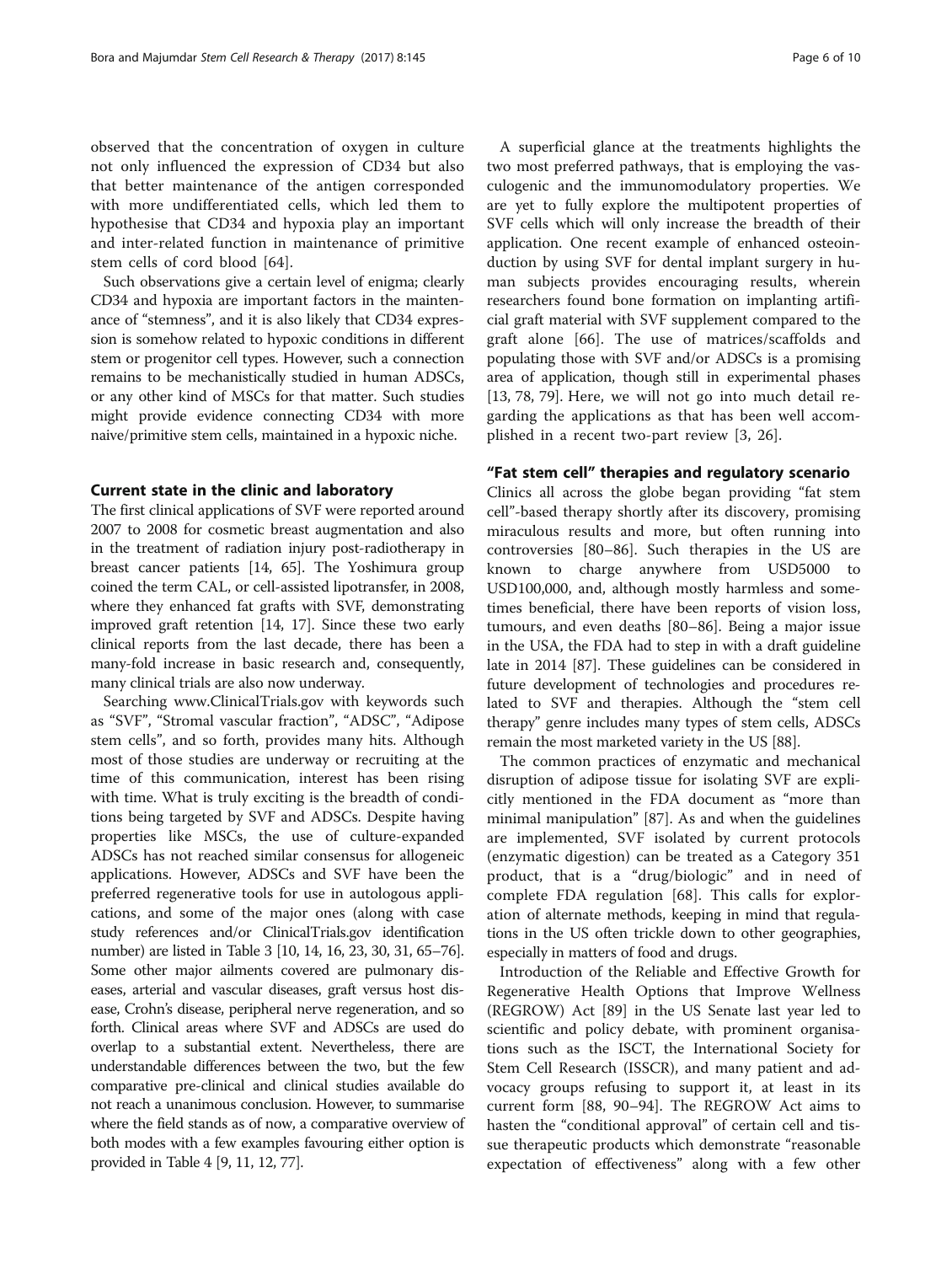|                       | Indications                                                           | Clinical trials (www.ClinicalTrials.gov) | Case studies and other references |
|-----------------------|-----------------------------------------------------------------------|------------------------------------------|-----------------------------------|
| Cosmetic applications | Breast augmentation                                                   | NCT02116933                              | [14, 16, 30, 65, 68, 69]          |
|                       | General scar, burn and wounds,<br>facial rejuvenation, reconstruction | None found                               | [10, 23, 65, 70, 71]              |
|                       | Androgenic alopecia                                                   | NCT02594046                              | None found                        |
| Disease conditions    | Vulvar lichen sclerosus                                               | None found                               | $[31]$                            |
|                       | Erectile dysfunction                                                  | NCT02414308, NCT01601353, NCT02087397    | $[67]$                            |
|                       | Peyronie's disease                                                    | NCT02414308                              | None found                        |
|                       | Urinary incontinence                                                  | NCT01799694, NCT01850342                 | None found                        |
|                       | Faecal incontinence                                                   | NCT02292628, NCT01011686                 | None found                        |
|                       | Anal fistula                                                          | None found                               | $[72]$                            |
|                       | Multiple Sclerosis                                                    | None found                               | $[73]$                            |
|                       | Critical limb ischaemia                                               | None found                               | [74, 75]                          |
|                       | Diabetic foot ulcer                                                   | NCT02394886, NCT02092870                 | None found                        |
|                       | Osteoarthritis                                                        | NCT02326961 (Using Celution system)      | $[76]$                            |

<span id="page-6-0"></span>Table 3 Major applications of SVF- and ADSC-based therapeutics with corresponding clinical trials and/or case study references

This Table provides an overview of major ailments in which ADSCs and SVF are being used therapeutically, with references of case studies and listed clinical trials within www.ClinicalTrials.gov [\[10](#page-7-0), [14](#page-7-0), [16,](#page-7-0) [23](#page-7-0), [30,](#page-8-0) [31,](#page-8-0) [65](#page-8-0)–[76\]](#page-9-0)

For certain indications, either ClinicalTrial.gov or published cases were not found while preparing this manuscript; this may change in the future ADSC adipose-derived stem/stromal cell, SVF stromal vascular fraction

criteria [[89](#page-9-0)]. However, the use of open-ended terms such as "reasonable expectation of effectiveness" amounts to a lack of clear scientific definition, thus leaving scope for interpretation of the law, consequently leading to potential abuse; such concerns are possibly behind this strong opposition towards the act.

Nevertheless, an urgent consensus is required among all stakeholders with regards to realising the translational potential of stem cells and other cell-based therapeutics, especially when it comes to serious unmet medical needs.

# Conclusions

MSCs have been long known for their remarkable properties when it comes to regeneration and therapeutic potential. ADSCs are possibly the easiest to isolate among all the different types of MSCs in an adult human and in relative abundance too; up to 500 times more stem/stromal cells per gram as compared to a bone marrow source [\[95](#page-9-0)]. Simply put, ADSCs are potentially the most abundant regenerative cells in the human body and SVF is a step in the protocol to isolate ADSCs. As has been repeatedly mentioned in this review, the potential for use of both SVF and ADSCs in regenerative medicine are immense. However, care must be taken to go about it without harming the intended beneficiary, that is the patients and public in general. Guidelines, such as the ones from US FDA and their counterparts elsewhere will be important parameters in judging new therapies and technologies being developed, and we ought to keep abreast of such issues.

| Table 4 Comparative overview of SVF and ADSCs |
|-----------------------------------------------|
|-----------------------------------------------|

| Factors                             | SVF                                                                                                                                                              | ADSCs                                |  |  |  |
|-------------------------------------|------------------------------------------------------------------------------------------------------------------------------------------------------------------|--------------------------------------|--|--|--|
| Cell population                     | Heterogeneous                                                                                                                                                    | Homogeneous                          |  |  |  |
| Cell type                           | ADSC, EC, EPC, etc.                                                                                                                                              | ADSC only                            |  |  |  |
| Application range                   | Autologous                                                                                                                                                       | Autologous & allogeneic              |  |  |  |
| Immune rejection                    | Not anticipated                                                                                                                                                  | Immune monitoring required           |  |  |  |
| Properties                          | Angiogenic, immunomodulatory,<br>and differentiative                                                                                                             | Immunomodulatory and differentiative |  |  |  |
| Ex vivo exposure                    | Low (hours)                                                                                                                                                      | High (weeks)                         |  |  |  |
| Documented advantage in application | Acute myocardial infarction [9]<br>Chronic experimental autoimmune<br>encephalomyelitis [11] Erectile dysfunction<br>in rat model of cavernous nerve injury [12] | Hypertrophic scars [77]              |  |  |  |

This table provides a comparative overview of ADSCs and SVF with respect to various criteria and lists a few studies which observe advantage of one over the other [\[9](#page-7-0), [11,](#page-7-0) [12](#page-7-0), [77\]](#page-9-0)

ADSC adipose-derived stem/stromal cell, EC endothelial cell, EPC endothelial precursor cell, SVF stromal vascular fraction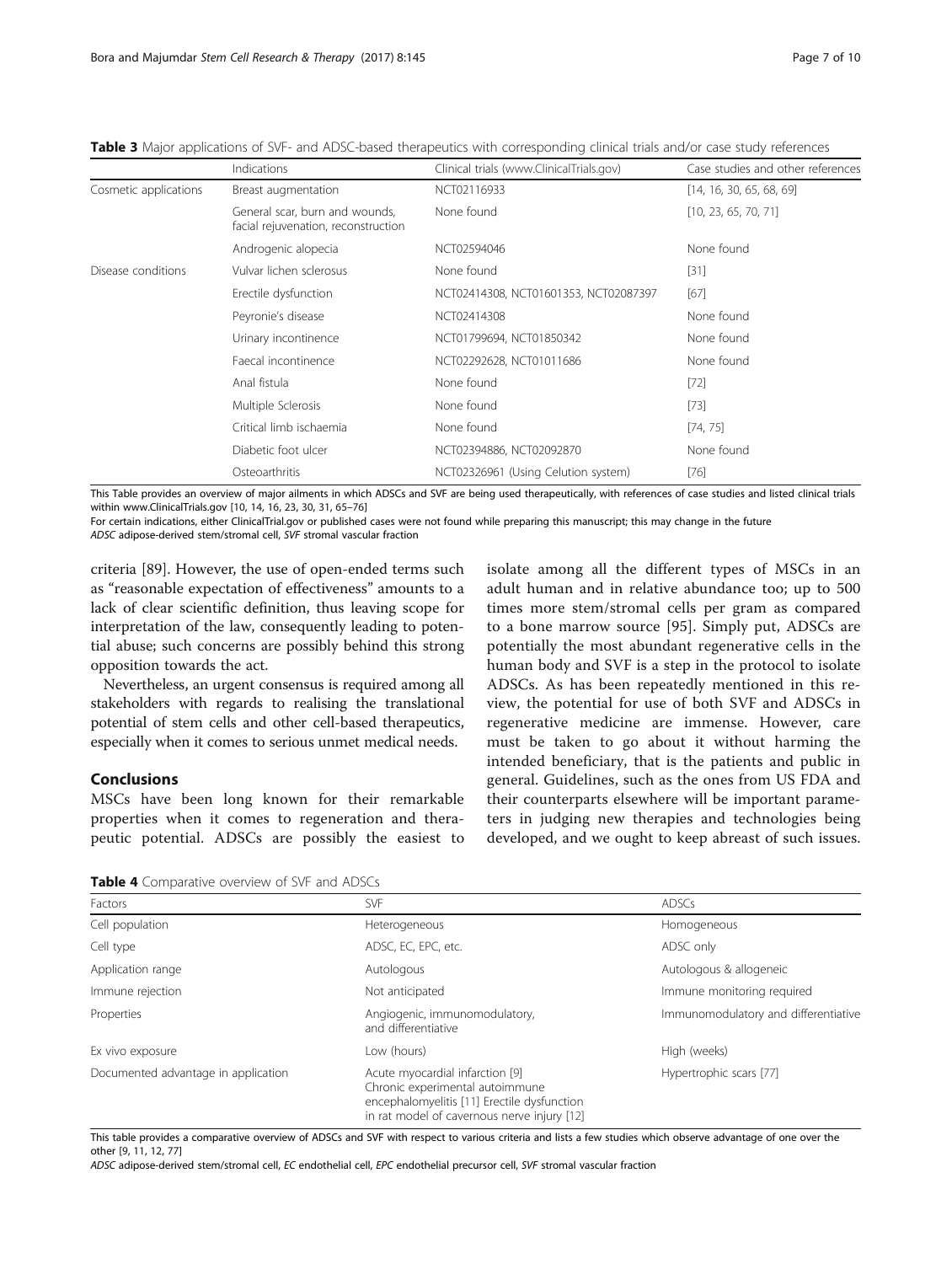<span id="page-7-0"></span>Technology development is the single most important factor to realise the full potential of any new therapy, and SVF-based therapy is no exception. At the same time, it is evident that we need a better understanding of SVF and ADSC biology. This is a continuous endeavour and will only help to better establish the core principles and mechanisms of SVF- and ADSC-based therapies. In the process, we are likely to discover newer applications apart from the plethora already identified. Combining these therapies with other technologies such as decellularised or three-dimensional printed scaffolds with the aim of transplantation will jump-start other areas of clinical and commercial developments.

#### Abbreviations

ADSC: Adipose-derived stem/stromal cell; BADSC: Brown adipose-derived stem cell; BAT: Brown adipose tissue; BMMSC: Bone marrow mesenchymal stromal/stem cell; CAL: Cell-assisted lipotransfer; CD: Cluster of differentiation; EC: Endothelial cell; EPC: Endothelial precursor cell; FDA: Food and Drug Administration; HIF1: Hypoxia inducible factor 1; HSC: Haematopoietic stem cell; IFATS: International Federation for Adipose Therapeutics and Science; IL: Interleukin; ISCT: International Society of Cellular Therapy; ISSCR: International Society for Stem Cell Research; MSC: Mesenchymal stem/stromal cell; PDGF: Platelet-derived growth factor; REGROW: Reliable and Effective Growth for Regenerative Health Options that Improve Wellness; SVF: Stromal vascular fraction; VEGF: Vascular endothelial growth factor; VLS: Vulvar lichen sclerosus; WAT: White adipose tissue

#### Acknowledgements

We thank Dr. Swathi SundarRaj and Mr. Murali Cherat for critical reading of the manuscript and feedback, and members of Stempeutics, especially Mr. Vasanth Kumar, Ms. Pradnya Shahani, and Ms. Ankita Walvekar along with the rest of the Research & Development division for their help and support during writing of this review.

#### Funding

Not applicable.

### Availability of data and materials

Not applicable.

#### Authors' contributions

PB: Conceptualisation, data mining, and writing of manuscript. ASM: Conceptualisation, manuscript review, editing suggestions, and final approval. Both authors read and approved the final manuscript.

#### Competing interests

PB and ASM are or have been part of Stempeutics Research and were involved in the development of Stempeutron™ as salaried employees of Stempeutics Research Pvt. Ltd.

#### Consent for publication

The Tables and the Figure are original for this article and the sources used have been cited both within the article and within the Tables and Figure.

#### Ethics approval and consent to participate

Not applicable.

# Publisher's Note

Springer Nature remains neutral with regard to jurisdictional claims in published maps and institutional affiliations.

#### Author details

<sup>1</sup>Stempeutics Research Private Limited, Akshay Tech Park, # 72&73, 2nd Floor, EPIP Zone, Phase 1, Whitefield, Bangalore 560066, India. <sup>2</sup>Present Address: Department of Molecular Biology & Genetics, Faculty of Science, Jihočeská

univerzita v Českých Budějovicích (University of South Bohemia), Branišovská 31, 37005 České Budějovice, Czech Republic.

#### Published online: 15 June 2017

#### References

- 1. Bourin P, Bunnell BA, Casteilla L, et al. Stromal cells from the adipose tissuederived stromal vascular fraction and culture expanded adipose tissuederived stromal/stem cells: a joint statement of the International Federation for Adipose Therapeutics and Science (IFATS) and the International Society for Cellular Therapy (ISCT). Cytotherapy. 2013;15:641–8.
- 2. Gimble JM, Bunnell BA, Frazier T, et al. Adipose-derived stromal/stem cells. Organogenesis. 2013;9:3–10.
- 3. Nguyen A, Guo J, Banyard DA, et al. Stromal vascular fraction: a regenerative reality? Part 1: current concepts and review of the literature. J Plast Reconstr Aesthetic Surg. 2016;69:170–9.
- 4. Bunnell B, Flaat M, Gagliardi C, et al. Adipose-derived stem cells: isolation, expansion and differentiation. Methods. 2008;45:115–20.
- 5. Casteilla L. Adipose-derived stromal cells: their identity and uses in clinical trials, an update. World J Stem Cells. 2011;3:25.
- 6. Suzuki E, Fujita D, Takahashi M, et al. Adipose tissue-derived stem cells as a therapeutic tool for cardiovascular disease. World J Cardiol. 2015;7:454–65.
- 7. Bony C, Cren M, Domergue S, et al. Adipose mesenchymal stem cells isolated after manual or water-jet-assisted liposuction display similar properties. Front Immunol. 2016;6:1–8.
- 8. Mi HM, Sun YK, Yeon JK, et al. Human adipose tissue-derived mesenchymal stem cells improve postnatal neovascularization in a mouse model of hindlimb ischemia. Cell Physiol Biochem. 2006;17:279–90.
- 9. van Dijk A, Naaijkens BA, Jurgens WJFM, et al. Reduction of infarct size by intravenous injection of uncultured adipose derived stromal cells in a rat model is dependent on the time point of application. Stem Cell Res. 2011;7: 219–29.
- 10. Charles-de-Sá L, Gontijo-de-Amorim NF, Maeda Takiya C, et al. Antiaging treatment of the facial skin by fat graft and adipose-derived stem cells. Plast Reconstr Surg. 2015;135:999–1009.
- 11. Semon JA, Zhang X, Pandey AC, et al. Administration of murine stromal vascular fraction ameliorates chronic experimental autoimmune encephalomyelitis. Stem Cells Transl Med. 2013;2:789–96.
- 12. You D, Jang MJ, Kim BH, et al. Comparative study of autologous stromal vascular fraction and adipose-derived stem cells for erectile function recovery in a rat model of cavernous nerve injury. Stem Cells Transl Med. 2015;4:351–8.
- 13. Mohammadi R, Sanaei N, Ahsan S, et al. Stromal vascular fraction combined with silicone rubber chamber improves sciatic nerve regeneration in diabetes. Chinese J Traumatol. 2015;18:212–8.
- 14. Yoshimura K, Sato K, Aoi N, et al. Cell-assisted lipotransfer for cosmetic breast augmentation: supportive use of adipose-derived stem/stromal cells. Aesthetic Plast Surg. 2008;32:48–55.
- 15. Pak J, Chang J-J, Lee JH, et al. Safety reporting on implantation of autologous adipose tissue-derived stem cells with platelet-rich plasma into human articular joints. BMC Musculoskelet Disord. 2013;14:337.
- 16. Yoshimura K, Suga H, Eto H. Adipose-derived stem/progenitor cells: roles in adipose tissue remodeling and potential use for soft tissue augmentation. Regen Med. 2009;4:265–73.
- 17. Matsumoto D, Sato K, Gonda K, et al. Cell-assisted lipotransfer: supportive use of human adipose-derived cells for soft tissue augmentation with lipoinjection. Tissue Eng. 2006;12:3375–82.
- 18. Silva FJ, Holt DJ, Vargas V, et al. Metabolically active human brown adipose tissue derived stem cells. Stem Cells. 2014;32:572–81.
- 19. Gimble JM, Katz AJ, Bunnell BA. Adipose-derived stem cells for regenerative medicine. Circ Res. 2007;100:1249–60.
- 20. Colen BD. A pill to shed fat? Harvard stem cell researchers say they finally can turn "bad" fat into "good." Harvard Gaz 2014. [http://news.harvard.edu/](http://news.harvard.edu/gazette/story/2014/12/a-pill-to-shed-fat/) [gazette/story/2014/12/a-pill-to-shed-fat/.](http://news.harvard.edu/gazette/story/2014/12/a-pill-to-shed-fat/) Accessed 8 Sept 2016.
- 21. Moisan A, Lee Y-K, Zhang JD, et al. White-to-brown metabolic conversion of human adipocytes by JAK inhibition. Nat Cell Biol. 2014;17:57–67.
- 22. Oberbauer E, Steffenhagen C, Wurzer C, et al. Enzymatic and non-enzymatic isolation systems for adipose tissue-derived cells: current state of the art. Cell Regen. 2015;4:7.
- 23. Tonnard P, Verpaele A, Peeters G, et al. Nanofat grafting: basic research and clinical applications. Plast Reconstr Surg. 2013;132:1017–26.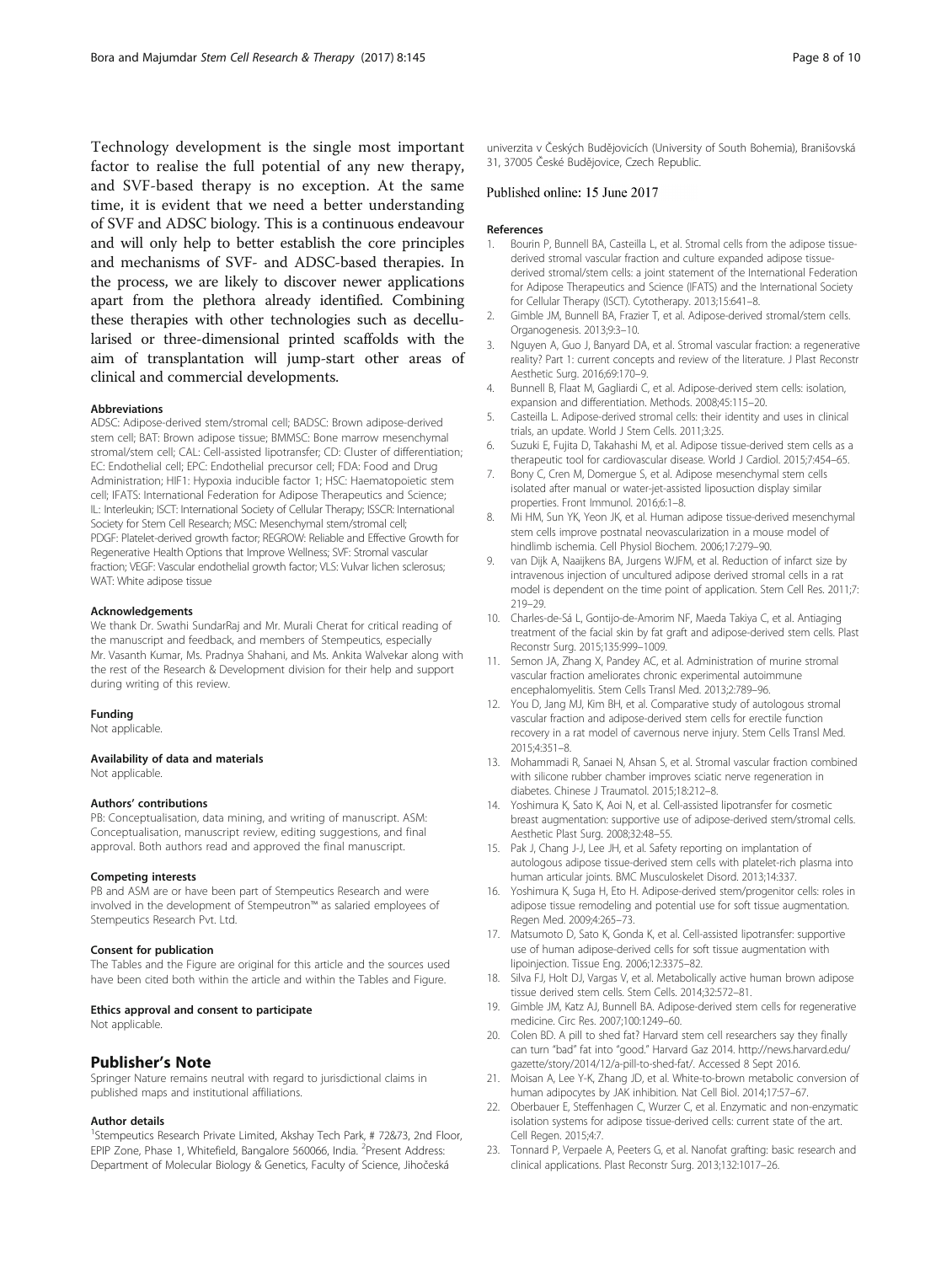- <span id="page-8-0"></span>24. Aronowitz JA, Lockhart RA, Hakakian CS. Mechanical versus enzymatic isolation of stromal vascular fraction cells from adipose tissue. Springerplus. 2015;4:713.
- 25. Shah FS, Wu X, Dietrich M, et al. A non-enzymatic method for isolating human adipose tissue-derived stromal stem cells. Cytotherapy. 2013;15:979–85.
- 26. Guo J, Nguyen A, Banyard DA, et al. Stromal vascular fraction: a regenerative reality? Part 2: mechanisms of regenerative action. J Plast Reconstr Aesthetic Surg. 2016;69:180–8.
- 27. Dominici M, Le Blanc K, Mueller I, et al. Minimal criteria for defining multipotent mesenchymal stromal cells. The International Society for Cellular Therapy position statement. Cytotherapy. 2006;8:315–7.
- 28. Zuk PA, Zhu M, Mizuno H, et al. Multilineage cells from human adipose tissue: implications for cell-based therapies. Tissue Eng. 2001;7:211–28.
- 29. SundarRaj S, Deshmukh A, Priya N, et al. Development of a system and method for automated isolation of stromal vascular fraction from adipose tissue lipoaspirate. Stem Cells Int. 2015;2015:1–11.
- 30. Riis S, Zachar V, Boucher S, et al. Critical steps in the isolation and expansion of adipose-derived stem cells for translational therapy. Expert Rev Mol Med. 2015;17:e11.
- 31. Tamburino S, Lombardo GA, Tarico MS, et al. The role of nanofat grafting in vulvar lichen sclerosus: a preliminary report. Arch Plast Surg. 2016;43:93.
- 32. Kemaloğlu CA. Nanofat grafting under a split-thickness skin graft for problematic wound management. Springerplus. 2016;5:138.
- 33. Fraser JK, Hicok KC, Shanahan R, et al. The Celution(®) system: automated processing of adipose-derived regenerative cells in a functionally closed system. Adv Wound Care. 2014;3:38–45.
- 34. Invitrogen™ Countess™. Invitrogen cell data sheet-ADSC. [http://www.](http://www.thermofisher.com/content/dam/LifeTech/migration/en/filelibrary/cell-tissue-analysis/pdfs.par.71179.file.dat/co13964-stem-cell-data-sheet-adsc.pdf) [thermofisher.com/content/dam/LifeTech/migration/en/filelibrary/cell-tissue](http://www.thermofisher.com/content/dam/LifeTech/migration/en/filelibrary/cell-tissue-analysis/pdfs.par.71179.file.dat/co13964-stem-cell-data-sheet-adsc.pdf)[analysis/pdfs.par.71179.file.dat/co13964-stem-cell-data-sheet-adsc.pdf.](http://www.thermofisher.com/content/dam/LifeTech/migration/en/filelibrary/cell-tissue-analysis/pdfs.par.71179.file.dat/co13964-stem-cell-data-sheet-adsc.pdf) Accessed 7 Sept 2016.
- 35. Sponsored paper. Rapid analysis of human adipose-derived stem cells and 3 T3-L1 differentiation toward adipocytes using the Scepter™ 2.0 cell counter. Biotechniques. 2012;53:109–11.
- 36. Ryu YJ, Cho TJ, Lee DS, et al. Phenotypic characterization and in vivo localization of human adipose-derived mesenchymal stem cells. Mol Cells. 2013;35:557–64.
- 37. Asahara T, Kawamoto A, Masuda H. Concise review: circulating endothelial progenitor cells for vascular medicine. Stem Cells. 2011;29:1650–5.
- 38. Garipcan B, Maenz S, Pham T, et al. Image analysis of endothelial microstructure and endothelial cell dimensions of human arteries—a preliminary study. Adv Eng Mater. 2011;13:B54–7.
- 39. Bergman RA, Afifi AK, Heidger PM. Anatomy atlases: atlas of microscopic anatomy: section 4—blood. Plate 4.53: lymphocytes. [http://www.](http://www.anatomyatlases.org/MicroscopicAnatomy/Section04/Plate0453.shtml) [anatomyatlases.org/MicroscopicAnatomy/Section04/Plate0453.shtml.](http://www.anatomyatlases.org/MicroscopicAnatomy/Section04/Plate0453.shtml) Accessed 7 Sept 2016.
- 40. Rosenbluth MJ, Lam WA, Fletcher DA. Force microscopy of nonadherent cells: a comparison of leukemia cell deformability. Biophys J. 2006;90:2994–3003.
- 41. Krombach F, Münzing S, Allmeling AM, et al. Cell size of alveolar macrophages: an interspecies comparison. Environ Health Perspect. 1997; 105:1261–3.
- 42. Duke University Medical School. Histology learning resources. [https://web.](https://web.duke.edu/histology/MoleculesCells/Muscle/Muscle.html#webslide96) [duke.edu/histology/MoleculesCells/Muscle/Muscle.html#webslide96](https://web.duke.edu/histology/MoleculesCells/Muscle/Muscle.html#webslide96). Accessed 7 Sept 2016.
- 43. Duke University Medical School. Histology learning resources. [https://web.](https://web.duke.edu/histology/MoleculesCells/Muscle/muscle.jpg) [duke.edu/histology/MoleculesCells/Muscle/muscle.jpg.](https://web.duke.edu/histology/MoleculesCells/Muscle/muscle.jpg) Accessed 7 Sept 2016.
- 44. Proebstl D, Voisin M-B, Woodfin A, et al. Pericytes support neutrophil subendothelial cell crawling and breaching of venular walls in vivo. J Exp Med. 2012;209:1219–34.
- 45. Lai N, Sims JK, Jeon NL, et al. Adipocyte induction of preadipocyte differentiation in a gradient chamber. Tissue Eng Part C Methods. 2012;18: 958–67.
- 46. Traktuev DO, Merfeld-Clauss S, Li J, et al. A population of multipotent CD34 positive adipose stromal cells share pericyte and mesenchymal surface markers, reside in a periendothelial location, and stabilize endothelial networks. Circ Res. 2008;102:77–85.
- 47. Traktuev DO, Prater DN, Merfeld-Clauss S, et al. Robust functional vascular network formation in vivo by cooperation of adipose progenitor and endothelial cells. Circ Res. 2009;104:1410–20.
- 48. Pallua N, Serin M, Wolter TP. Characterisation of angiogenetic growth factor production in adipose tissue-derived mesenchymal cells. J Plast Surg Hand Surg. 2014;48:412–6.
- 49. Grasys J, Kim B, Pallua N. Content of soluble factors and characteristics of stromal vascular fraction cells in lipoaspirates from different subcutaneous adipose tissue depots. Aesthetic Surg J. 2016;36:831–41.
- 50. Szöke K, Brinchmann JE. Concise review: therapeutic potential of adipose tissue-derived angiogenic cells. Stem Cells Transl Med. 2012;1:658–67.
- 51. Crisan M, Yap S, Casteilla L, et al. A perivascular origin for mesenchymal stem cells in multiple human organs. Cell Stem Cell. 2008;3:301–13.
- 52. Maumus M, Peyrafitte J-A, D'Angelo R, et al. Native human adipose stromal cells: localization, morphology and phenotype. Int J Obes. 2011;35:1141–53.
- 53. Lin C-S, Ning H, Lin G, et al. Is CD34 truly a negative marker for mesenchymal stromal cells? Cytotherapy. 2012;14:1159–63.
- 54. Suga H, Matsumoto D, Eto H, et al. Functional implications of CD34 expression in human adipose–derived stem/progenitor cells. Stem Cells Dev. 2009;18:1201–10.
- 55. Sidney LE, Branch MJ, Dunphy SE, et al. Concise review: evidence for CD34 as a common marker for diverse progenitors. Stem Cells. 2014;32:1380–9.
- 56. Scherberich A, Di Maggio N, McNagny KM. A familiar stranger: CD34 expression and putative functions in SVF cells of adipose tissue. World J Stem Cells. 2013;5:1–8.
- 57. Keith B, Simon MC. Hypoxia-inducible factors, stem cells, and cancer. Cell. 2007;129:465–72.
- 58. Das R, Jahr H, van Osch GJVM, et al. The role of hypoxia in bone marrowderived mesenchymal stem cells: considerations for regenerative medicine approaches. Tissue Eng Part B Rev. 2010;16:159–68.
- 59. Ejtehadifar M, Shamsasenjan K, Movassaghpour A, et al. The effect of hypoxia on mesenchymal stem cell biology. Adv Pharm Bull. 2015;5:141–9.
- 60. Beegle J, Lakatos K, Kalomoiris S, et al. Hypoxic preconditioning of mesenchymal stromal cells induces metabolic changes, enhances survival, and promotes cell retention in vivo. Stem Cells. 2015;33:1818–28.
- 61. Haque N, Rahman MT, Abu Kasim NH, et al. Hypoxic culture conditions as a solution for mesenchymal stem cell based regenerative therapy. Sci World J. 2013;2013:1–12.
- 62. Grayson WL, Zhao F, Bunnell B, et al. Hypoxia enhances proliferation and tissue formation of human mesenchymal stem cells. Biochem Biophys Res Commun. 2007;358:948–53.
- 63. Feng Y, Zhu M, Dangelmajer S, et al. Hypoxia-cultured human adiposederived mesenchymal stem cells are non-oncogenic and have enhanced viability, motility, and tropism to brain cancer. Cell Death Dis. 2014;5:e1567.
- 64. Brunet De La Grange P, Barthe C, Lippert E, et al. Oxygen concentration influences mRNA processing and expression of the CD34 gene. J Cell Biochem. 2006;97:135–44.
- 65. Rigotti G, Marchi A, Galie M, et al. Clinical treatment of radiotherapy tissue damage by lipoaspirate transplant: a healing process mediated by adiposederived adult stem cells. Plast Reconstr Surg. 2007;119:1409–22.
- 66. Prins H-J, Schulten EAJM, ten Bruggenkate CM, et al. Bone regeneration using the freshly isolated autologous stromal vascular fraction of adipose tissue in combination with calcium phosphate ceramics. Stem Cells Transl Med. 2016;5:1362–74.
- 67. Haahr MK, Jensen CH, Toyserkani NM, et al. Safety and potential effect of a single intracavernous injection of autologous adipose-derived regenerative cells in patients with erectile dysfunction following radical prostatectomy: an open-label phase I clinical trial. EBioMedicine. 2016;5:204–10.
- 68. Tocco I, Widgerow AD, Lalezari S, et al. Lipotransfer: the potential from bench to bedside. Ann Plast Surg. 2014;72:599–609.
- 69. Doi K, Tanaka S, Iida H, et al. Stromal vascular fraction isolated from lipoaspirates using an automated processing system: bench and bed analysis. J Tissue Eng Regen Med. 2013;7:864–70.
- 70. Rigotti G, Charles-de-Sá L, Gontijo-de-Amorim NF, et al. Expanded stem cells, stromal-vascular fraction, and platelet-rich plasma enriched fat: comparing results of different facial rejuvenation approaches in a clinical trial. Aesthet Surg J. 2016;36:261–70.
- 71. Jackson WM, Nesti LJ, Tuan RS. Concise review: clinical translation of wound healing therapies based on mesenchymal stem cells. Stem Cells Transl Med. 2012;1:44–50.
- 72. Borowski DW, Gill TS, Agarwal AK, et al. Autologous adipose-tissue derived regenerative cells for the treatment of complex cryptoglandular fistula-inano: a report of three cases. BMJ Case Rep. 2012;2012:4–7.
- 73. Riordan NH, Ichim TE, Min W-P, et al. Non-expanded adipose stromal vascular fraction cell therapy for multiple sclerosis. J Transl Med. 2009;7:29.
- 74. Lee HC, An SG, Lee HW, et al. Safety and effect of adipose tissue-derived stem cell implantation in patients with critical limb ischemia. Circ J. 2012;76:1750–60.